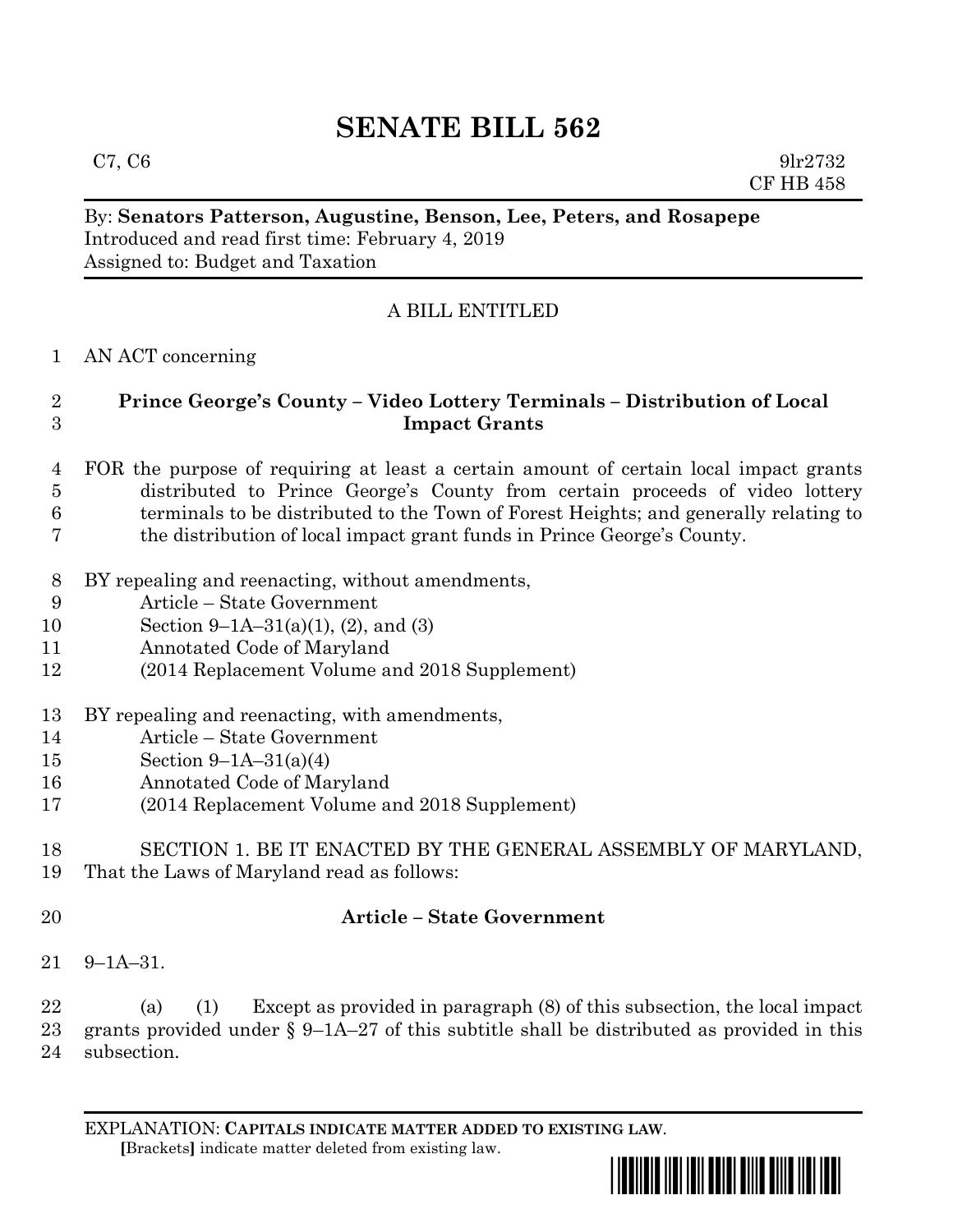#### **SENATE BILL 562**

 (2) The following amounts shall be distributed to the following jurisdictions: (i) Allegany County – \$200,000; (ii) Cecil County – \$130,000; (iii) Town of Perryville – \$70,000; and  $(iv)$  Worcester County – \$200,000. (3) The remaining funds for local impact grants shall be distributed in the following manner: (i) 82% to the local jurisdictions with video lottery facilities, based on each jurisdiction's percentage of overall gross revenues from video lottery terminals; and (ii) except as provided in paragraph (4) of this subsection, for operations at a video lottery facility starting in fiscal year 2012 and ending in fiscal year 2032, 18% to Baltimore City with the Pimlico Community Development Authority acting as the local development council in accordance with subsection (d) of this section, to be distributed primarily for capital projects benefiting economic and community development in the following manner: 17 1. at least 75% in a manner that is consistent with the Park Heights Master Plan; and 2. the remainder dedicated to the needs of: 20 A. any census blockgroup that Baltimore City identifies as being located partly or entirely within 1 mile of Pimlico Race Course but not within the boundaries of the Park Heights Master Plan in a manner that is consistent with adopted neighborhood priorities; B. any neighborhood included in the Northwest Community Planning Forum Strategic Neighborhood Action Plan in a manner that is consistent with the adopted Northwest Community Planning Forum Strategic Neighborhood Action Plan priorities; and C. beginning after a video lottery operation license is issued to a video lottery facility in Baltimore City, any neighborhood within an area bounded by Liberty Heights Avenue, Northern Parkway, Druid Park Drive, and Wabash Avenue in a manner that is consistent with adopted neighborhood priorities. (4) (i) Of the amount specified under paragraph (3)(ii) of this subsection: